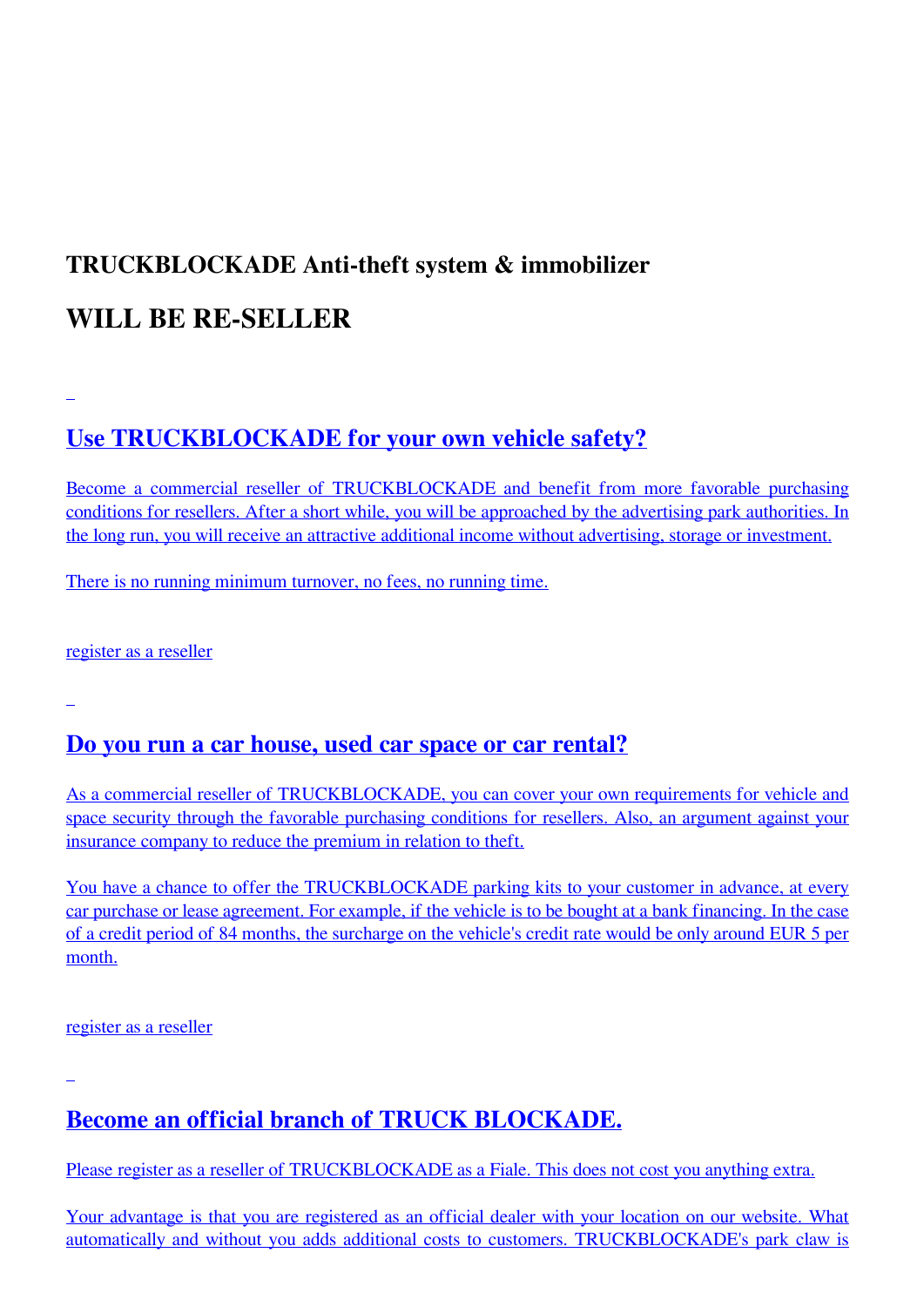[bulky and weighs around 13 Kg. For many customers, it is important to try the park cube once before](https://www.truckblockade.com/en/sign-up.html) [buying it and then take it with you.](https://www.truckblockade.com/en/sign-up.html)

[register as a reseller](https://www.truckblockade.com/en/sign-up.html)

### **Telefon: +49 (0)30 - 20 20 00 66**

Do you have anymore questions? Call us now!